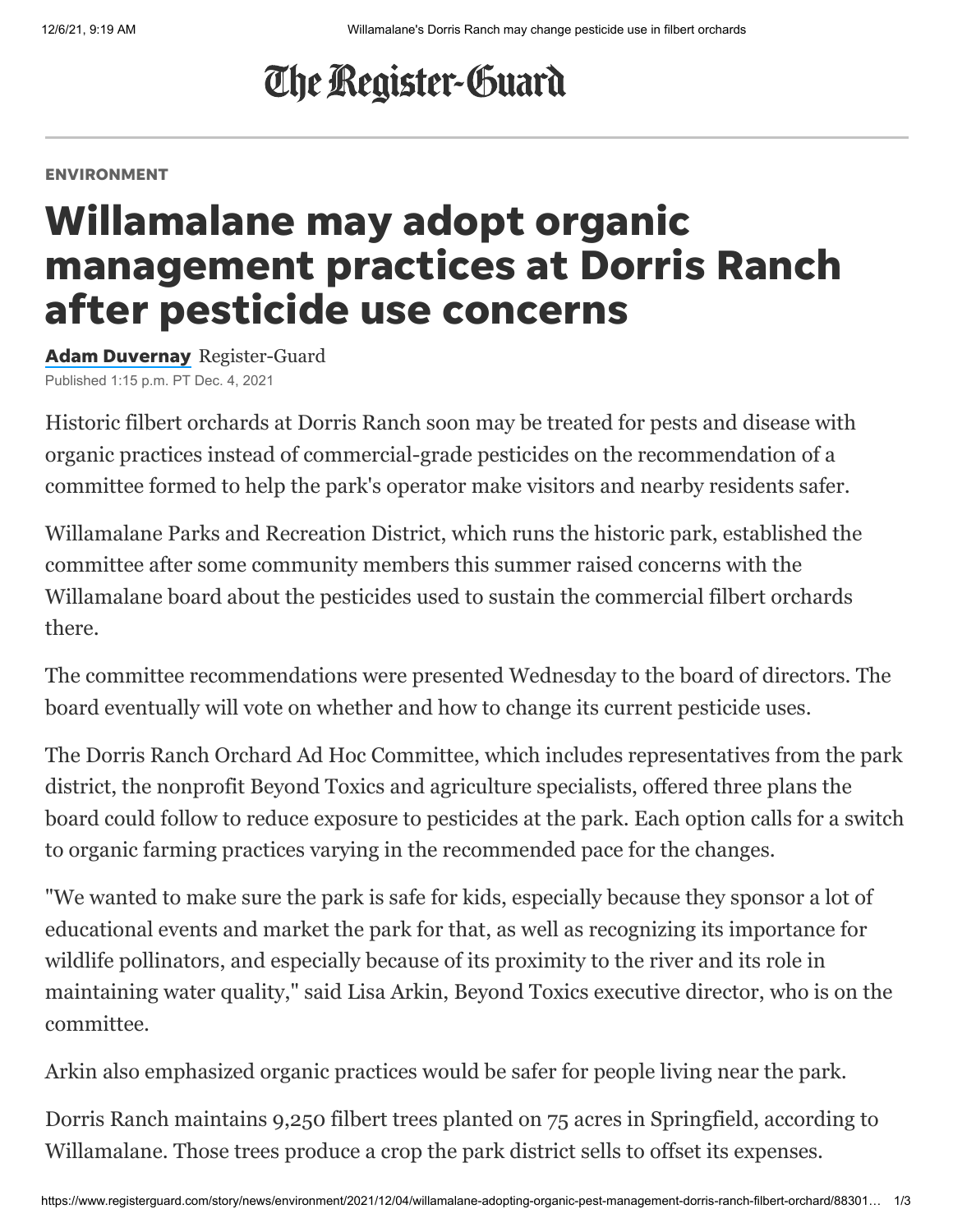But the trees are susceptible to pests and disease, so Willamalane has been treating the orchards with commercial-grade pesticides.

Willamalane spokesman Kenny Weigandt said public reactions to the use of those pesticides became an issue over the summer.

**Previous coverage:** [Commercial-grade pesticide use at Willamalane's Dorris Ranch](https://www.registerguard.com/story/news/2021/10/08/commercial-grade-pesticide-use-at-dorris-ranch-orchard-under-scrutiny-willamalane-park-springfield/5921609001/) orchards in Springfield under scrutiny

Beyond Toxics took samples from a vegetable garden at home near the park after a Willamalane contractor sprayed pesticides in August. The nonprofit reported its samples were found to have traces of a pesticide used at the Dorris Ranch orchards.

The Oregon Department of Agriculture was on-site to monitor that August pesticide application but found no traces in samples taken from the mandatory spray buffer zone. ODA returned a month later to test the residence for chemical traces, but found none.

At a board of directors work session Wednesday, the committee presented its advice after several months of meetings on how Willamalane should manage the orchards in the future so they can remain commercially viable and be safer for those around them.

The committee met seven times before presenting the recommendations.

The committee recommendations included three plans:

**Plan 1:** The committee's preferred option, the entire orchard would transition to organic practices immediately with the goal of obtaining organic certification within three years. This option excludes "organic by neglect" management, which would eliminate the use of potentially dangerous chemicals and essentially leaving the filbert trees to live or die on their own.

**Plan 2:** The district's current contract would be modified to eliminate the use of Class 1 and 2 pesticides, removing pesticides toxic to aquatic organisms, those that can affect human health and those that persist in ground and surface water. Scheduled spraying would be adjusted to minimize harm to pollinators. The district would start "integrated pest management" practices, such as cultural, biological and mechanical pest control.

Over the next two years, Plan 2 calls for adopting organic practices. Over the following three years, the district would move to using methods approved for organic production.